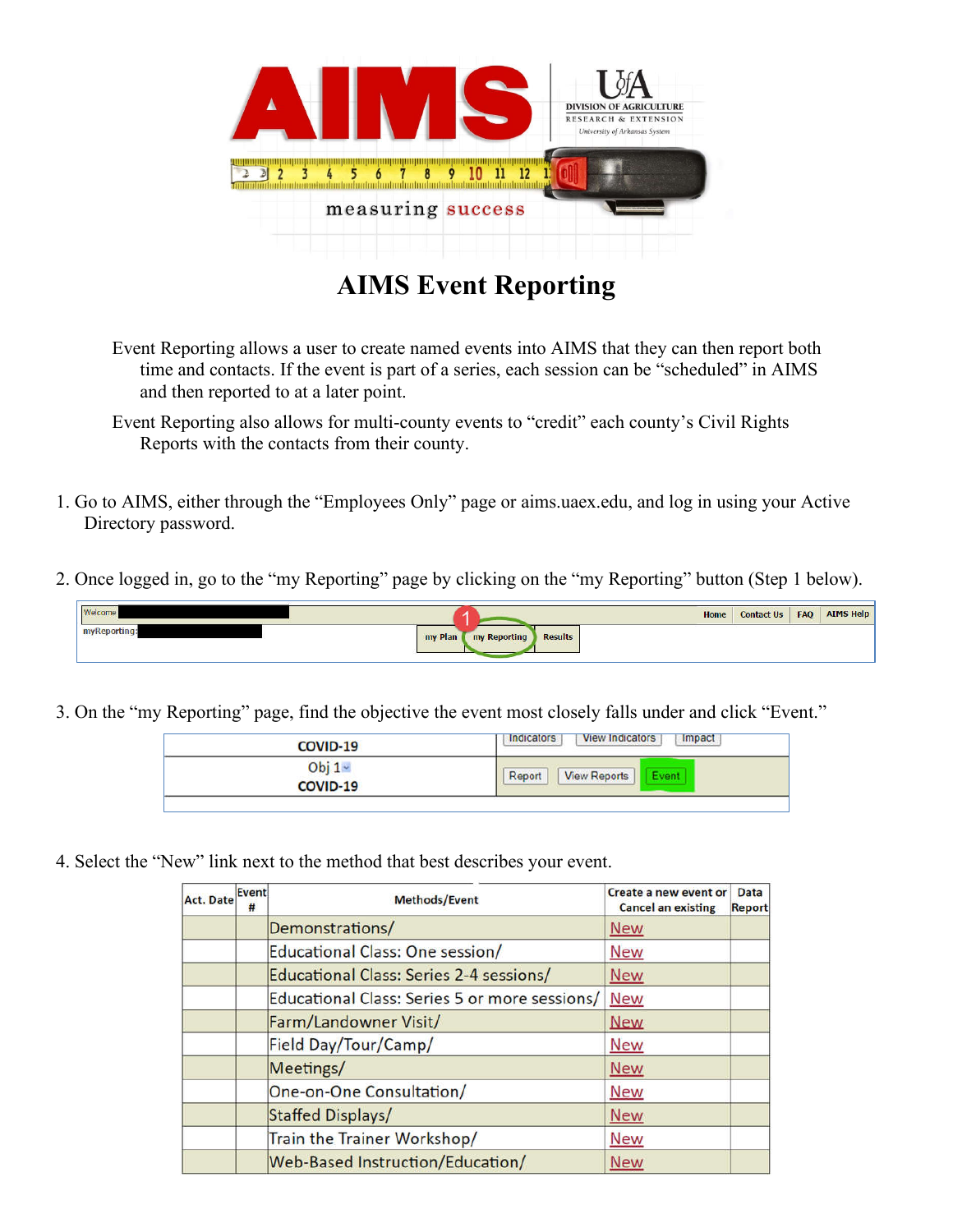- 5. You will be taken to the "scheduling" page. Enter in basic information related to your event, such as name, location, and projected attendees.
	- Event name should be descriptive enough that you will be able to know what event it refers to at a later point in time.
	- NOTE: If this is a series, you can schedule all the dates of your series using the bottom section of the page. Select each of the other session's dates using the calendar feature.

Click "Submit" to save the event.

|                                                        |             | <b>Method: Educational Class: Series 2-4 sessions</b>       |                                |                  |                             |                                                                                                             |
|--------------------------------------------------------|-------------|-------------------------------------------------------------|--------------------------------|------------------|-----------------------------|-------------------------------------------------------------------------------------------------------------|
| <b>Agent/Specialist</b><br><b>Conducting Activity:</b> |             | Mashburn, Diane                                             | Cannot change this field.      |                  |                             |                                                                                                             |
| Event name:                                            |             |                                                             |                                |                  |                             |                                                                                                             |
| Date of Activity:                                      |             | 2021 January<br>$\check{~}$                                 | $14 \times$                    | $7:00$ AM $\sim$ |                             |                                                                                                             |
| Location:                                              |             |                                                             |                                |                  |                             | Example(High School, Church)                                                                                |
| City:                                                  |             |                                                             |                                |                  |                             |                                                                                                             |
| <b>Projected Attendees:</b>                            |             | Youth:                                                      | Adult:                         |                  |                             |                                                                                                             |
| Type:                                                  |             | <b>O</b> One County                                         | <b>Multi-County</b><br>$\circ$ |                  | O Multi-State<br>$\bigcirc$ | Statewide                                                                                                   |
|                                                        | <b>Back</b> | Enter all data and press                                    | Submit                         |                  |                             |                                                                                                             |
|                                                        |             | program to occur on a subsequent different date and Submit. |                                |                  |                             | OPTIONAL-PLANNING MULTIPLE DATES FOR THE SAME PROGRAM ACTIVITY: Select the date below for the same event or |
| • Date 2                                               | ○ Date 3    | O Date 4                                                    |                                | ○ Date 5         | O Date 6                    | O Date 7                                                                                                    |
|                                                        |             |                                                             |                                |                  |                             |                                                                                                             |

NOTE: To edit any portion of the event, you can click on the name of the event on the Events page. Make the edits then click submit to save.

| Act. Date  | Event#            | <b>Methods/Event</b>                                       |  | Create a new event or<br><b>Cancel an existing</b> | Data<br><b>Report</b> |
|------------|-------------------|------------------------------------------------------------|--|----------------------------------------------------|-----------------------|
| 01/14/2021 | CC013072-<br>000. | Educational Class: Series 2-4 sessions/Apples 4-H Club New |  | Cancey                                             | Output                |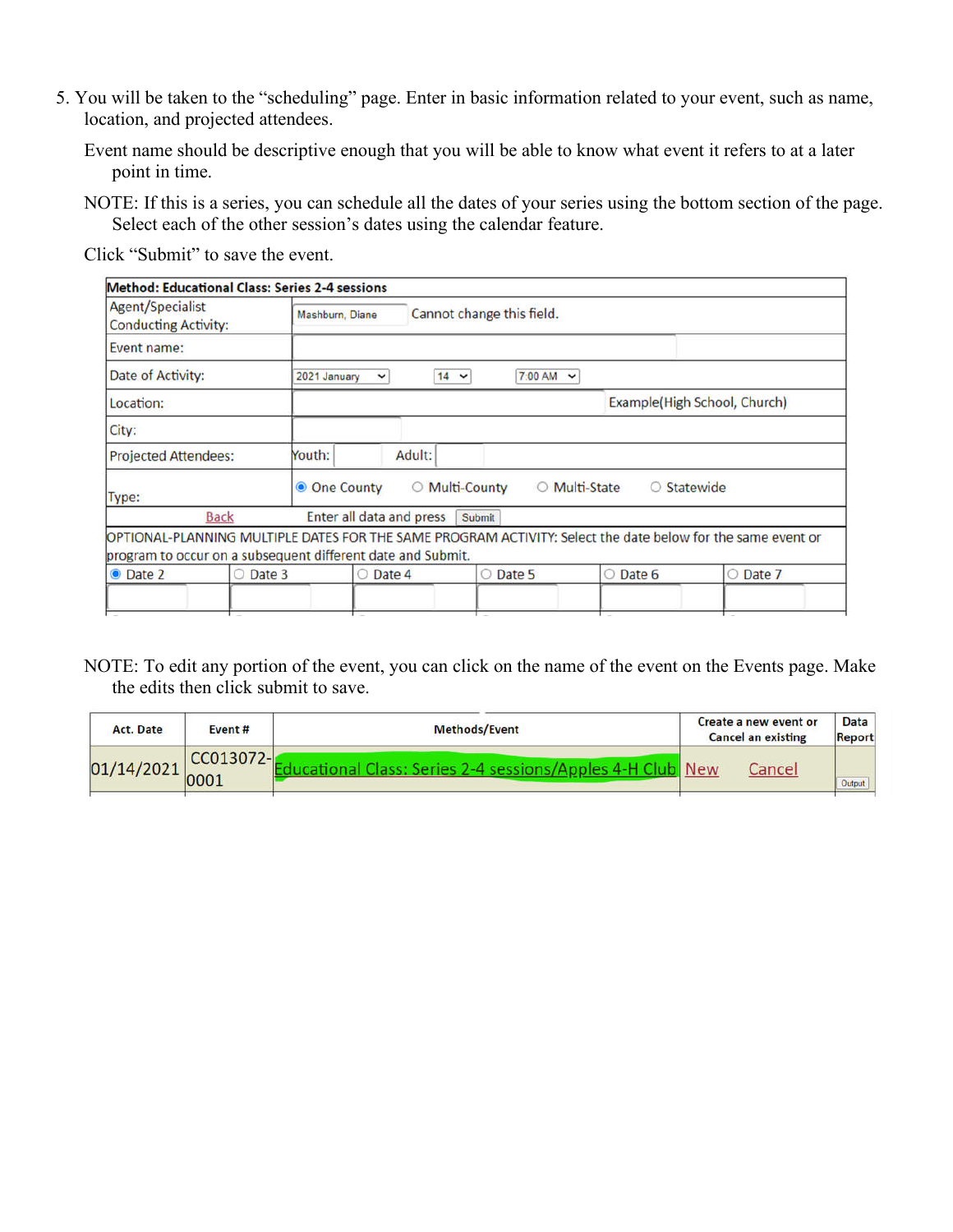## **Reporting Contacts & Time for an Event Session**

Find the session to report to and click the "Output" button on the far right side of the page.

| Act. Date                       | Event #       | <b>Methods/Event</b>                                       | Create a new event or<br><b>Cancel an existing</b> | <b>Data</b><br><b>Report</b> |
|---------------------------------|---------------|------------------------------------------------------------|----------------------------------------------------|------------------------------|
| $01/14/2021\Big _{0001}^{0001}$ | $ CC013072- $ | Educational Class: Series 2-4 sessions/Apples 4-H Club New | Cancel                                             |                              |
|                                 |               |                                                            |                                                    |                              |

#### **Direct Contacts**



- **Direct Contacts** are those you delivered educational programming to and you can confirm they heard/saw/read the information you are delivering. Classes, one-on-one consultations, and staffed displays are all considered direct contacts.
	- When selecting your Civil Rights audience, remember programming meant for youth will go into "4-H & Youth" and programming meant for adults will go into "Family & Consumer Science."
	- For your Hispanic/Latino contacts, unless they select a separate racial category, include them in your "two or more races" category.
	- For youth audiences, report your contacts by age categories. If contacts are not reported by age, they will be counted as adults in your data.
	- NOTE: Contacts that choose not to respond to one or more of the demographic categories (either by omitting the information or not answering at all)- Place those contacts under "unidentified." – Please use only when necessary.

If the event/activity was for a single county, click "Save/Continue with Report" to finish your Event Report.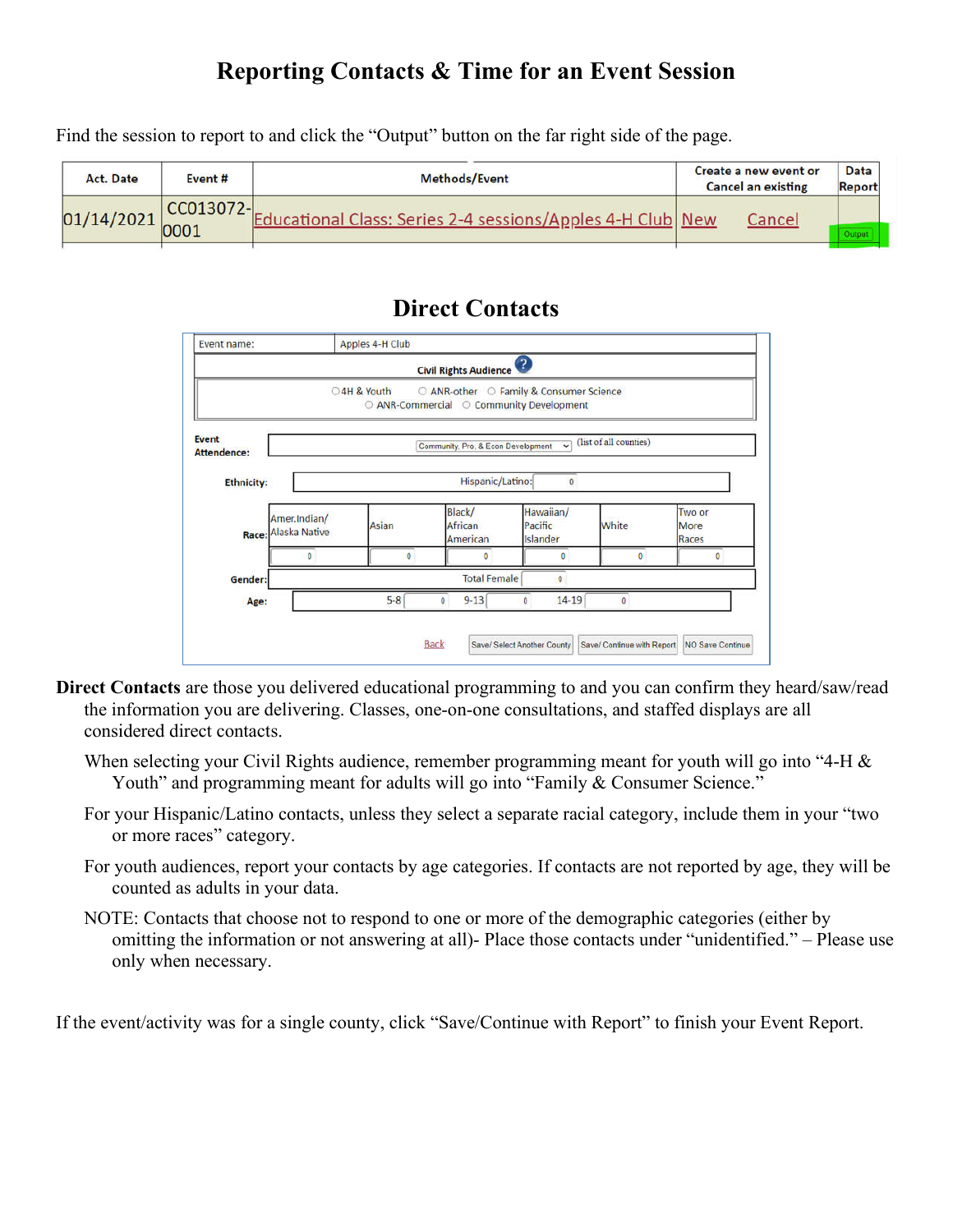### **Multi-County Event Reporting**

For events that involve participants from multiple counties, AIMS allows you to divide those contacts for Civil Rights purposes. They will still show up as contacts for the employee who entered the contacts.

Enter in each county's contacts separately following the instructions above for Direct Contacts plus change the Event Attendance field to reflect which county you are entering in contacts.

In between counties, click "Save/Select Another County" to add an additional county.

As you enter in contacts, you will see a list of the counties that have been entered. Screenshot below.

|                       |                     | Last 5 records entered for this event. |                      |             |           |
|-----------------------|---------------------|----------------------------------------|----------------------|-------------|-----------|
|                       | Date entered        | County                                 | # of Direct Contacts | # Ethnicity |           |
|                       | 01/14/2021 14:17:59 | <b>Clevelan</b>                        |                      |             | Edit/ Del |
|                       | 01/14/2021 14:17:35 | Ashley                                 |                      |             | Edit/ Del |
| Expant Translation He | CCM 3073001         |                                        | 01/11/00111117.50    |             |           |

Once you have completed entering in all counties' contacts, click "Save/Continue with Report."

#### **Planning, Development & Delivery Hours**

- Starting with hours, enter in the total number of hours worked on this event in the Planning & Delivery Time section.
- If the event was multistate or integrated in nature, put the number of hours worked into the Integrated or Multistate field.
- NOTE: If you entered in your time anywhere else in AIMS, do not enter it in again on this page. Time is only entered once and AIMS will save it for you. Also, do not enter in time that you personally did not work (i.e. hours for program assistants).

| <b>Planning, Development, &amp; Delivery Time</b>                                                                                                  |              |
|----------------------------------------------------------------------------------------------------------------------------------------------------|--------------|
| Program Planning & Delivery Time (Hours)                                                                                                           |              |
|                                                                                                                                                    | <b>Hours</b> |
| NOTE: If any of the time entered above involves Integrated or Multi State Extension efforts report those hours AGAIN in the<br>following sections. |              |
| Integrated Extension & Research -                                                                                                                  | <b>Hours</b> |
| <b>Multi StateExtension Activity -</b>                                                                                                             |              |
| <b>Select Multistate</b><br>v                                                                                                                      | <b>Hours</b> |
| If "Other" is selected Multi State Extension Activity, enter description.                                                                          |              |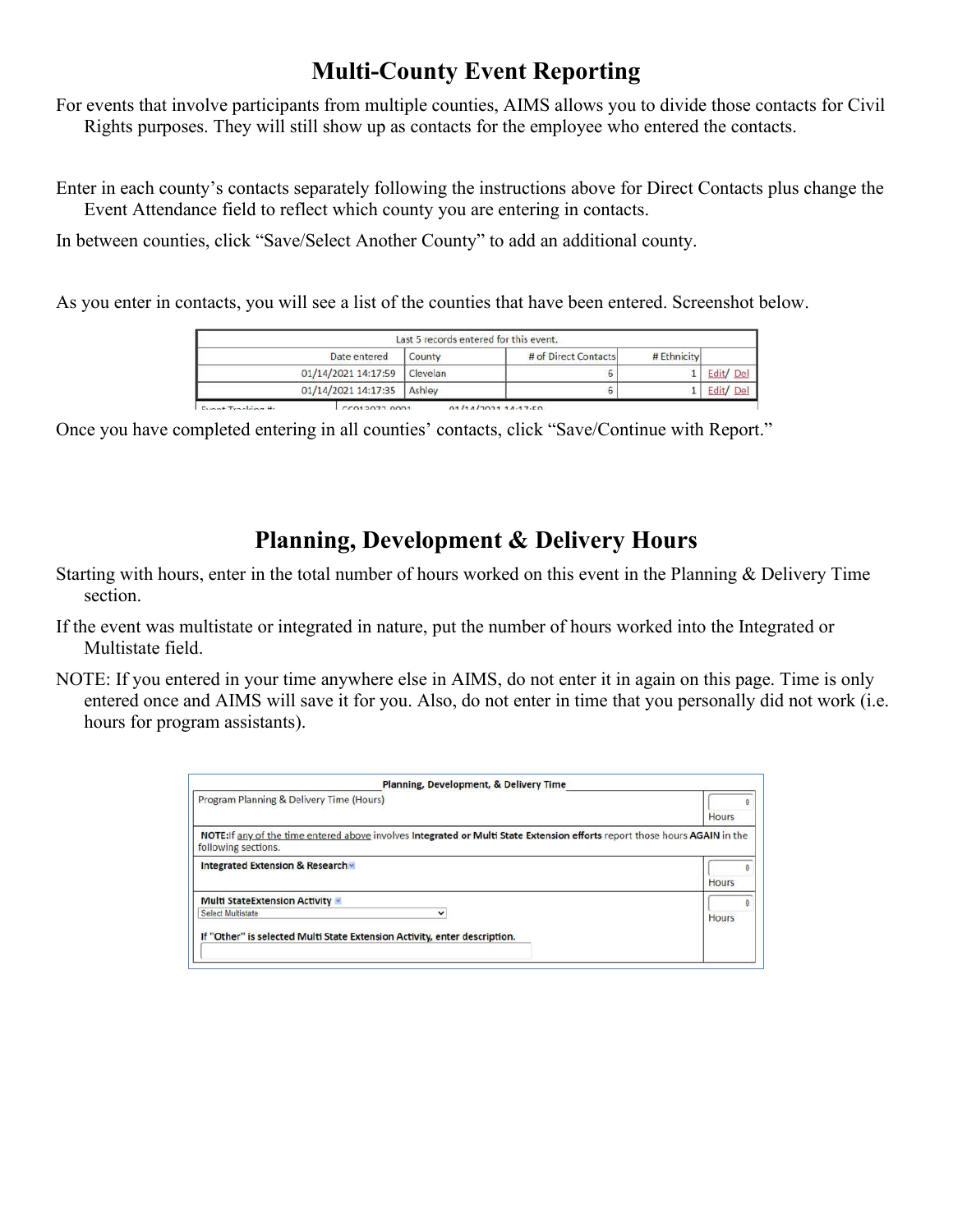## **Volunteers (If applicable)**

**Volunteers** are any people who assist you (unpaid) in delivering your programs. Examples are teachers who pass out your handouts, a person who helps you assemble packets before a program, or someone who serves on your advisory committee.

| <b>Volunteer Audience Select choice</b><br>$\checkmark$ | <b>Other Audience</b><br>If "Other"<br>is selected for Volunteer Audience, enter description. |                                |  |
|---------------------------------------------------------|-----------------------------------------------------------------------------------------------|--------------------------------|--|
|                                                         | <b>Total # Volunteers</b>                                                                     | <b>Total # Volunteer Hours</b> |  |
| Direct Service -                                        |                                                                                               |                                |  |
| InDirect Service -                                      |                                                                                               |                                |  |
| Service Learning                                        |                                                                                               |                                |  |
| Boards/Commissions/Advisory Councils                    |                                                                                               |                                |  |

Select the "Volunteer Audience" that best describes who the volunteers are. If there is not a category that fits, you can select "Other" and describe them in the text box on the right.

Place the information under the type of service they performed:

- -Direct Service- Those who had direct contact with your audience- e.g. Teacher who distributed your handouts during a lesson, 4-H club leader teaching a group of 4-Hers.
- -InDirect Service- Those who did NOT have direct contact with your audience- e.g. Person who helped you assemble packets before a program or set up the room.
- -Service Learning- Those who are being trained to serve your audience- e.g. Master Gardeners training sessions, 4-H Volunteer trainings.
- -Boards/Commissions/Advisory Councils- Those who are advising the direction of your program- e.g. People serving on your County Extension Council.
- Enter in the number of volunteers that assisted you and the TOTAL number of hours they all served. For example, if you have 5 volunteers who helped you for 2 hours each, you enter "5" under "Total # of Volunteers" and "10" under "Total # Volunteer Hours."

## **My Notes (Optional)**

Notes are helpful for recording notes to yourself (what went well, what didn't), quotes or impact observation ("more of the students seemed receptive to trying new veggies than the last time I did a lesson"), or other information you would like to remember later on.

Remember that if you pull a report of just your notes, you will not see your contact information with it. Make sure your notes are going to be helpful if you only see the text you entered into that section.

| My Notes<br>- Description of event. |  |  |
|-------------------------------------|--|--|
|                                     |  |  |
|                                     |  |  |
|                                     |  |  |

**When Finished Entering All Your Data Remember to Click "SUBMIT" to save all your hard work** 

> **Enter all data and press** Submit